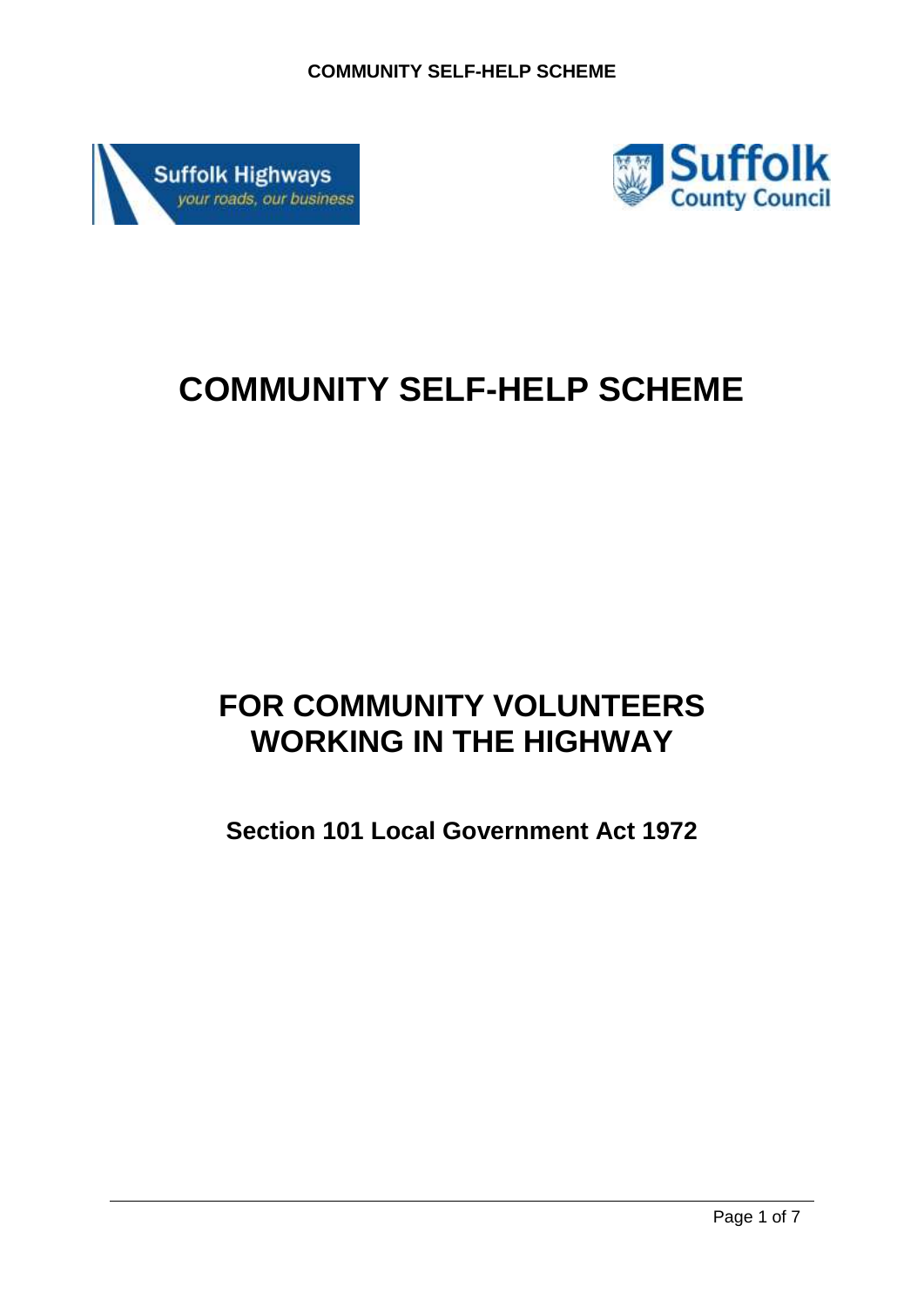# **1. INTRODUCTION**

- 1.1 This agreement is to enable town / parish councils to undertake agreed works on or affecting the public highway subject to the terms set out below.
- 1.2 Suffolk County Council, as the highway authority, has a duty to uphold and protect the rights of the public to use and enjoy all highways for which it is responsible.
- 1.3 Suffolk County Council, as the highway authority, remains bound by statute (Highways Act 1980) to maintain the highway network in a safe condition. The County Council sets out in its policies the level of service it will provide to discharge its duty to maintain.

# **2. TERMS of the AGREEMENT**

- 2.1 Suffolk County Council commits to:
	- Train 'Community Volunteers' in signing, lighting and guarding to ensure work locations suitably meet Chapter 8 of the Traffic Signs Manual.
	- Provide a selection of properly maintained tools, equipment and signs.
	- Provide public liability insurance (but no other forms of insurance) for any works done by the community volunteers provided that:
		- o the work is done in accordance with Suffolk County Council's Highway Maintenance Operational Plan ("HMOP") and/or the Highways Infrastructure Asset Management Plan and
		- o any necessary traffic management (including signs) is deployed by a Chapter 8 qualified person.
- 2.2 The town / parish council shall nominate one or more Community Volunteers as 'Community Volunteer Supervisors' who will lead the Community Volunteers, be the point of contact with Suffolk County Council, and shall:
	- Plan and prioritise the intended work of themselves and the Community **Volunteers**
	- Liaise with Suffolk Highways' Engagement Officer to avoid any clashes with work planned by Suffolk County Council, to arrange the loan of equipment (if needed) and to seek advice and assistance as appropriate
	- Produce and retain a written risk assessment for each piece of work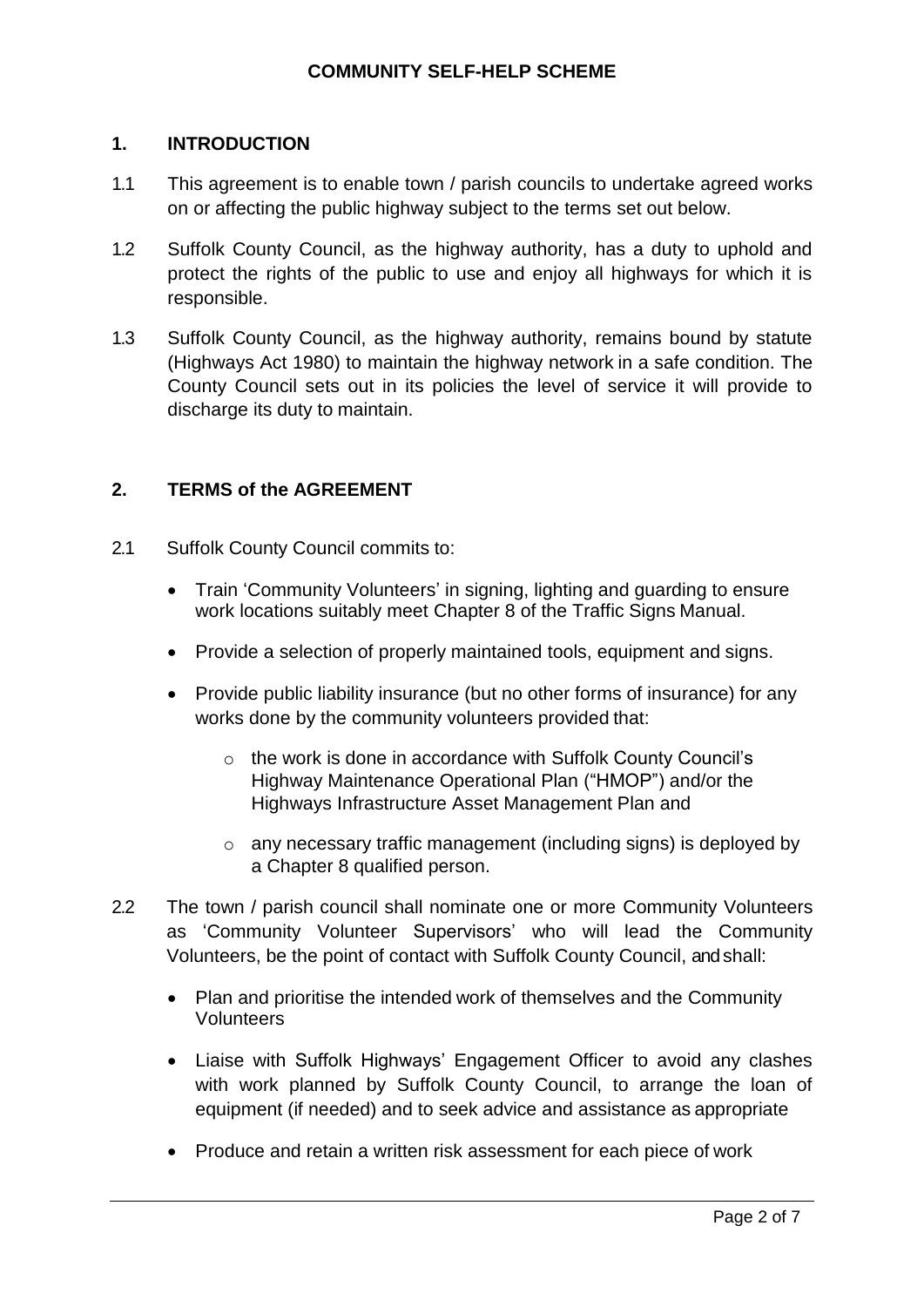- Arrange for the collection, safe storage and return of any equipment borrowed from Suffolk County Council
- Ensure any defects meeting the intervention criteria stated in the HMOP are referred to Suffolk County Council through the online highways reporting tool <https://highwaysreporting.suffolk.gov.uk/> ) for assessment, when they are identified.
- Ensure that a suitably qualified person places and removes any traffic management barriers and signs in accordance with Chapter 8 of the Traffic Signs Manual
- 2.3 The Community Volunteer Supervisors may also act to:
	- help people access information published by Suffolk County Council,
	- help people use online reporting tools developed by Suffolk County Council,
	- liaise on behalf of the community with neighbours to request them to discharge their responsibilities, for example for trimming back vegetation

#### **3. Scope of Works**

Under the terms of this agreement, the following range of work may be undertaken:

- 3.1 Weed clearance removal of excess weed growth from footpaths and footways.
- 3.2 Sign cleaning cleaning of highway signs
- 3.3 Painting street furniture appropriate for previously painted street furniture such as heritage lighting columns, guard posts, pedestrian guardrails and bridge parapets
- 3.4 Siding out removal of grass, soil and weeds encroaching upon footpaths and footways
- 3.5 Cleaning around gullies removal of soil and debris from around gully frames and gratings.
- 3.6 Small drainage works the removal of vegetation and debris from water channels (excluding ditches) and grips.
- 3.7 Grass cutting cutting of grass verges and banks.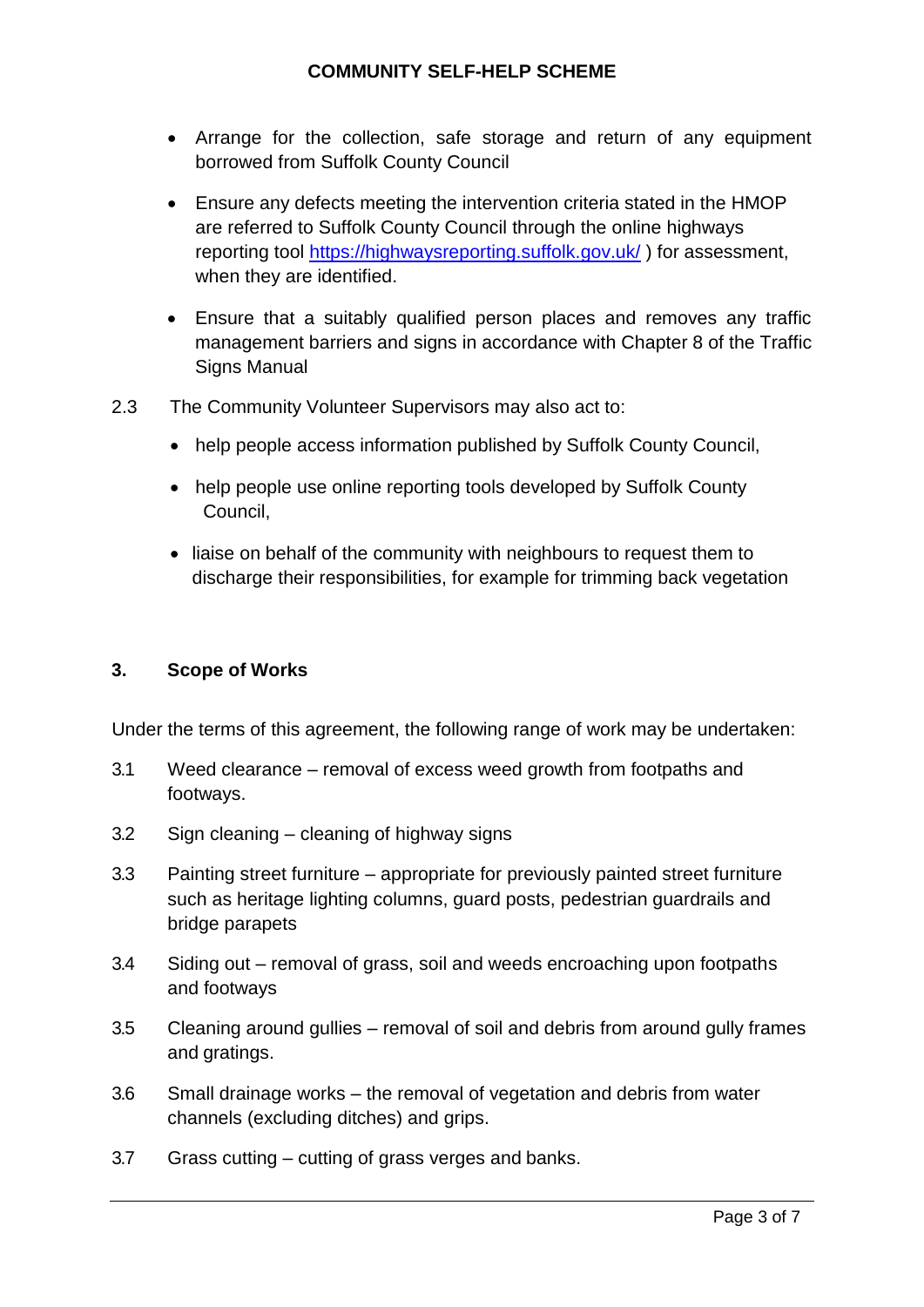- 3.8 Finger post repairs maintenance, replacement and repair of finger posts.
- 3.9 Hedge/tree cutting cutting back of hedges on roadside banks and verges and small branches and offshoots of trees that obstruct the highway or obscure road signs.
- 3.10 Wildlife verge management active management of verges to support native wildlife
- 3.11 Collect highway information record the location of drainage features or other highway features.
- 3.12 Other works as agreed with Suffolk Highways' Engagement Officer or other nominated authorised Suffolk Highways representative.

# **4. Conditions**

The following conditions apply:

- 4.1 No works will be undertaken to the road surface level.
- 4.2 No works shall be undertaken by standing on the road surface unless the road is closed to all traffic or traffic management is in place in accordance with Chapter 8 of the Traffic Signs Manual
- 4.3 The traffic management must be provided by Highways Rangers (i.e. suitably qualified employees of town councils), Suffolk Highways or by a suitably qualified traffic management organisation, whose details are submitted to the County Council in advance of any works starting,
- 4.4 Annex A sets out the work that the local council wishes to undertake and whether the traffic management will be provided by Highways Rangers, Suffolk Highways or another suitably qualified traffic management organisation.
- 4.5 Annex A can be jointly amended by the local council and Suffolk County Council to reflect the scope of works that the local council may wish to undertake
- 4.6 No machinery or equipment, such as brush cutters, strimmers, chain saws sprayers etc., shall be used on the public highway without proof of competency of the machinery/equipment user along with current certification
- 4.7 All machinery and tools used in carrying out the works must be regularly and properly maintained, inspected and serviced to a safe standard of operation.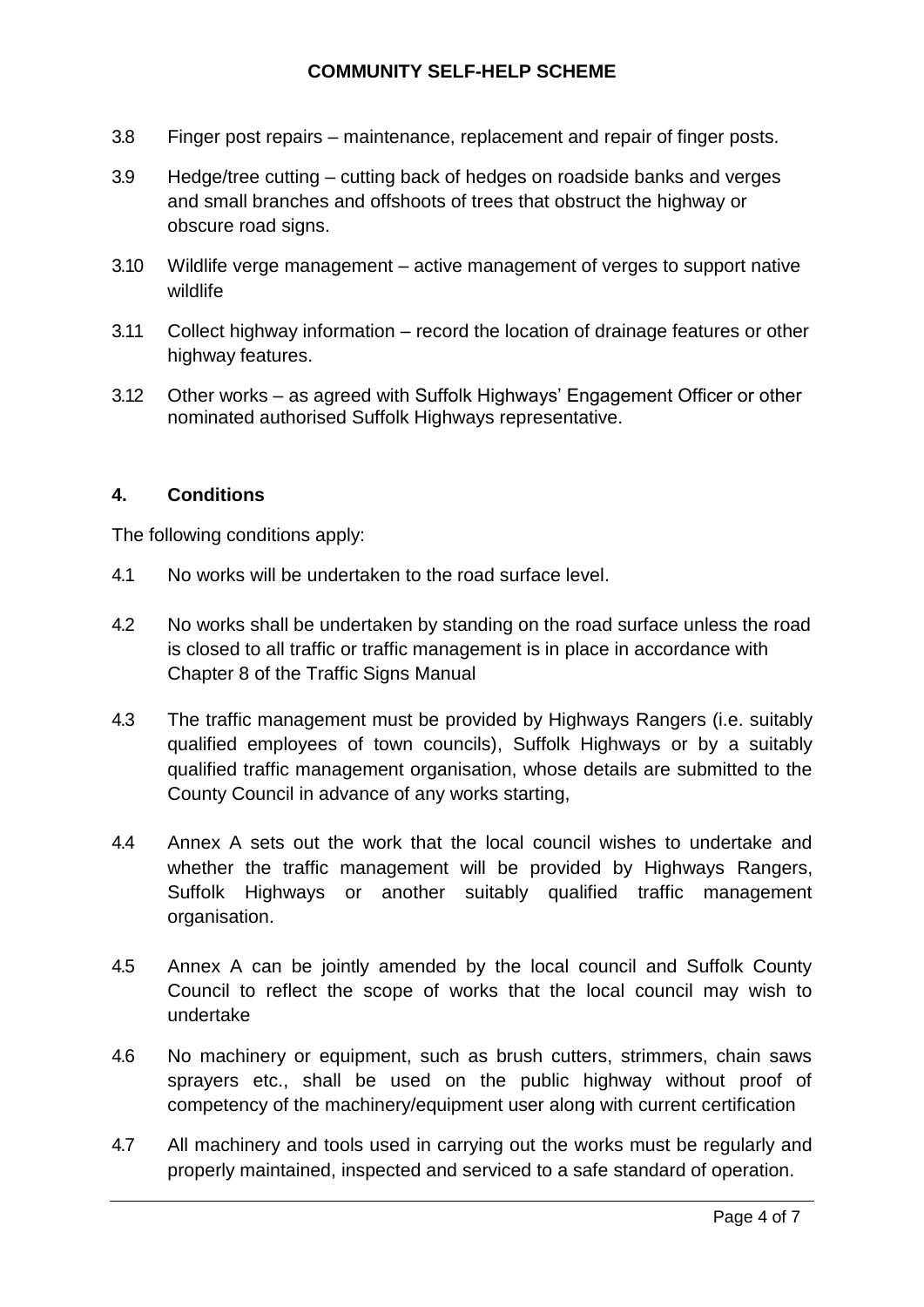- 4.8 All works carried out in the highway must be carried out using suitable personal protective equipment ("PPE") for the level of risk identified in the risk assessment.
- 4.9 The local council must maintain a full record of Community Volunteers and Community Volunteer Supervisors carrying out works and activities undertaken including risk assessments and provide any such records if requested by Suffolk County Council.
- 4.10 The local council will provide Suffolk County Council with an annual summary of all work it has undertaken under the terms of this agreement to provide an annual record of achievements and help promote the Community Self Help scheme.
- 4.11 The local council must ensure it complies with the General Data Protection Regulation 2018 and all other applicable data protection legislation. The Community Volunteers and Community Volunteer Supervisors must consent to their personal data being retained for the purposes of this agreement by Suffolk County Council before undertaking any work.
- 4.12 Any accident, incident, dispute or claim of which the local council becomes aware must be reported immediately to Suffolk County Council.

# **5. Insurance**

- 5.1 Provided the local council carries out works in accordance with this agreement then any accidental damage to **third party property** or **injury to a third party** will be covered by Suffolk County Council's public liability insurance.
- 5.2 In the event that the local council carries out works that are outside this agreement then the local council will be liable for any third-party injury or damage to property. In such circumstances, the local council will indemnify Suffolk County Council against any claims made against it, or any payments made by Suffolk County Council in consequence.
- 5.3 Suffolk County Council will **not** be liable for any damage to property belonging to or injury to any Highways Rangers or Highways Volunteers working on behalf of the local council, whether in a volunteering capacity or otherwise in carrying out works within the scope of this agreement.
- Page 5 of 7 5.4 The local council agrees to take out and maintain suitable public liability insurance cover to a minimum value of £5 million with an insurer reasonably acceptable to Suffolk County Council on terms that are sufficient to indemnify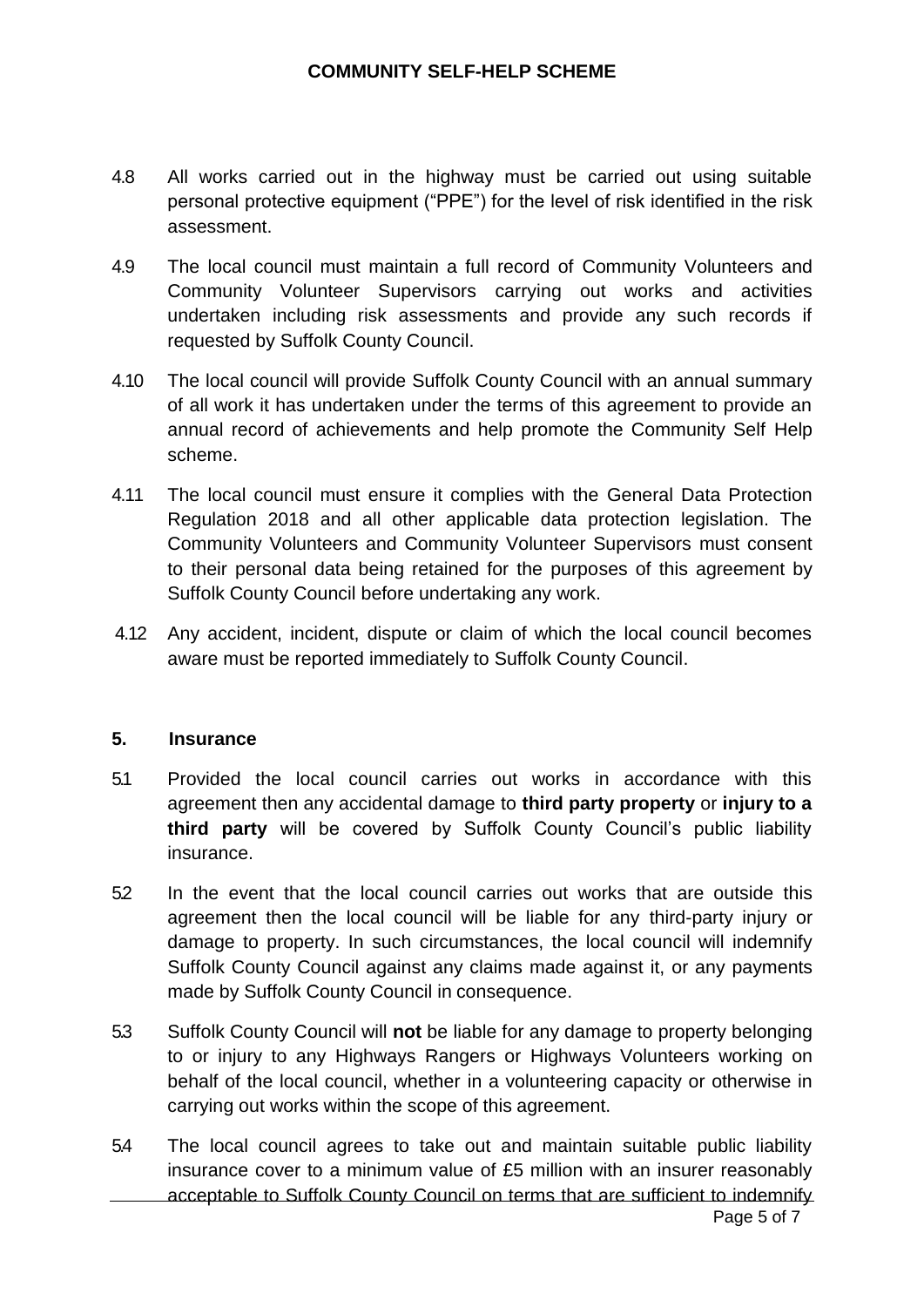Suffolk County Council in accordance with paragraph 5.2 above and will allow Suffolk County Council to inspect the insurance certificate.

#### **6. Agreement and Signatures**

This agreement between Suffolk County Council and ……………………………Council only relates to those activities undertaken in accordance with the Community Self Help Scheme and by its community volunteers.

# 6.1 Signed and dated on behalf of Suffolk County Council by:

|     | Name (print)  |                                                                                           |  |
|-----|---------------|-------------------------------------------------------------------------------------------|--|
|     | Signature     | the control of the control of the control of the control of the control of the control of |  |
|     | Position/Role |                                                                                           |  |
|     | Date          |                                                                                           |  |
|     |               |                                                                                           |  |
| 6.2 |               |                                                                                           |  |
|     |               |                                                                                           |  |
|     | Name (print)  |                                                                                           |  |
|     | Signature     |                                                                                           |  |
|     | Position/Role |                                                                                           |  |
|     | Date          |                                                                                           |  |
|     |               |                                                                                           |  |